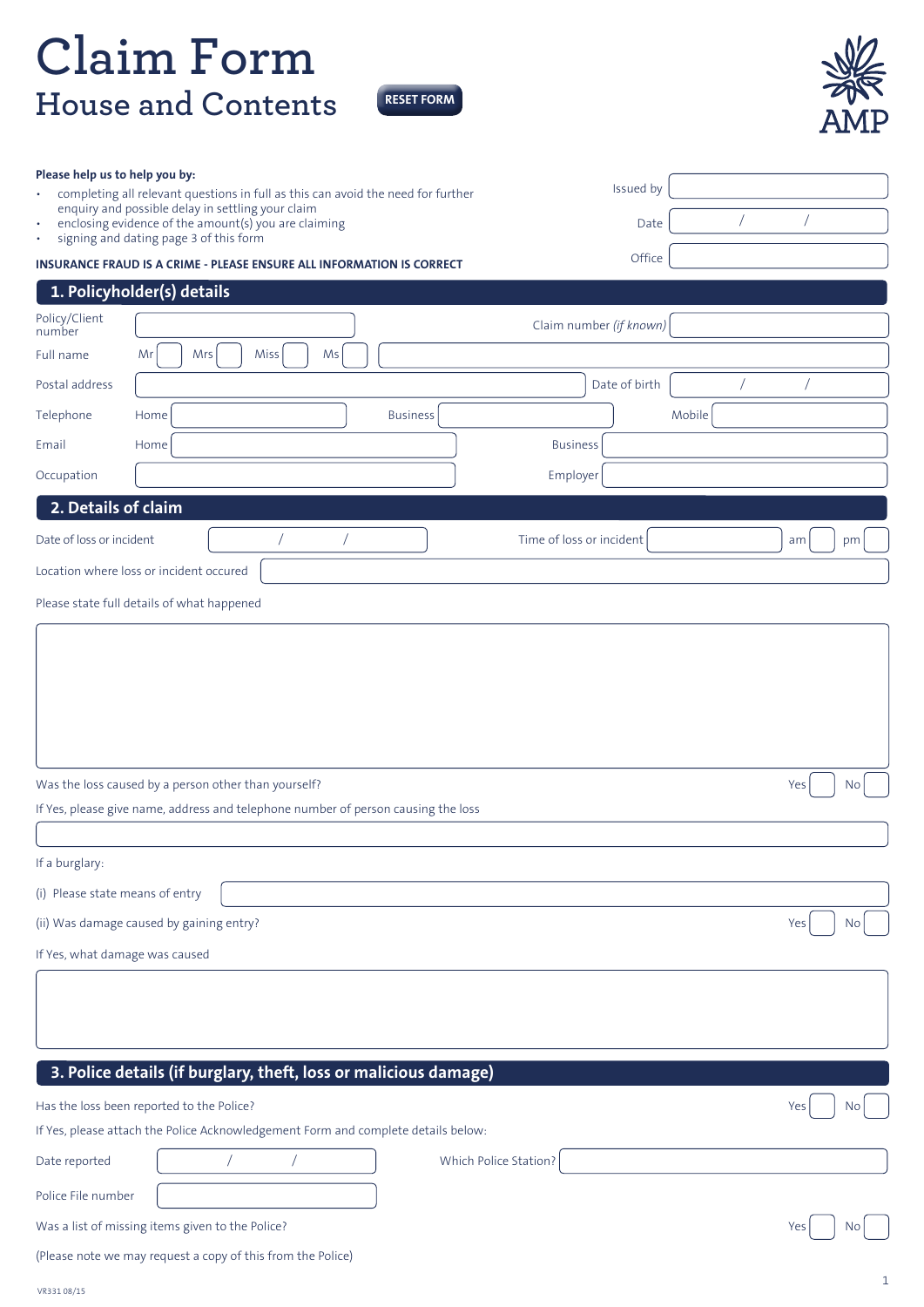## **4. Details of items being claimed for**

## **Take care - inflating your claim or adding extra items could see your total claim declined**

**Schedule A -** Items lost or damaged **beyond repair**

| <b>Full description including</b><br>make & model | <b>Date</b><br>purchased<br>or received | From whom purchased | If secondhand<br>New or<br>age when<br>purchased<br>secondhand |  | <b>Price paid</b> | Present cost of<br>replacement article |  |
|---------------------------------------------------|-----------------------------------------|---------------------|----------------------------------------------------------------|--|-------------------|----------------------------------------|--|
|                                                   |                                         |                     |                                                                |  |                   |                                        |  |
|                                                   |                                         |                     |                                                                |  |                   |                                        |  |
|                                                   |                                         |                     |                                                                |  |                   |                                        |  |
|                                                   |                                         |                     |                                                                |  |                   |                                        |  |
|                                                   |                                         |                     |                                                                |  |                   |                                        |  |
|                                                   |                                         |                     |                                                                |  |                   |                                        |  |
|                                                   |                                         |                     |                                                                |  |                   |                                        |  |
|                                                   |                                         |                     |                                                                |  |                   |                                        |  |
|                                                   |                                         |                     |                                                                |  |                   |                                        |  |
|                                                   |                                         |                     |                                                                |  |                   |                                        |  |
|                                                   |                                         |                     |                                                                |  |                   |                                        |  |
|                                                   |                                         |                     |                                                                |  |                   |                                        |  |
|                                                   |                                         |                     |                                                                |  |                   |                                        |  |
|                                                   |                                         |                     |                                                                |  |                   |                                        |  |
|                                                   |                                         |                     |                                                                |  |                   |                                        |  |
|                                                   |                                         |                     |                                                                |  |                   |                                        |  |

Are any of these items used for business, trade or professional purposes? No was not all the set of the set of the No

If yes, please list items

**Note:** In the case of property lost or stolen we will require proof of ownership. To assist in settlement of such claims, please forward with the claim form the receipt, credit card slip or other document issued to you at the time of purchase. Copies of relevant receipts, credit card slips or other supporting documents are attached.

If No, please state why.  $\qquad \qquad$  No

## **Schedule B -** Items damaged **but repairable**

| <b>Full description including</b><br>make & model | Date purchased<br>or received | <b>Price paid</b> | Present cost of<br>replacement<br>article | <b>Name of repairer</b> | <b>Estimated repair</b><br>cost |
|---------------------------------------------------|-------------------------------|-------------------|-------------------------------------------|-------------------------|---------------------------------|
|                                                   |                               |                   |                                           |                         |                                 |
|                                                   |                               |                   |                                           |                         |                                 |
|                                                   |                               |                   |                                           |                         |                                 |
|                                                   |                               |                   |                                           |                         |                                 |
|                                                   |                               |                   |                                           |                         |                                 |
|                                                   |                               |                   |                                           |                         |                                 |
|                                                   |                               |                   |                                           |                         |                                 |
|                                                   |                               |                   |                                           |                         |                                 |